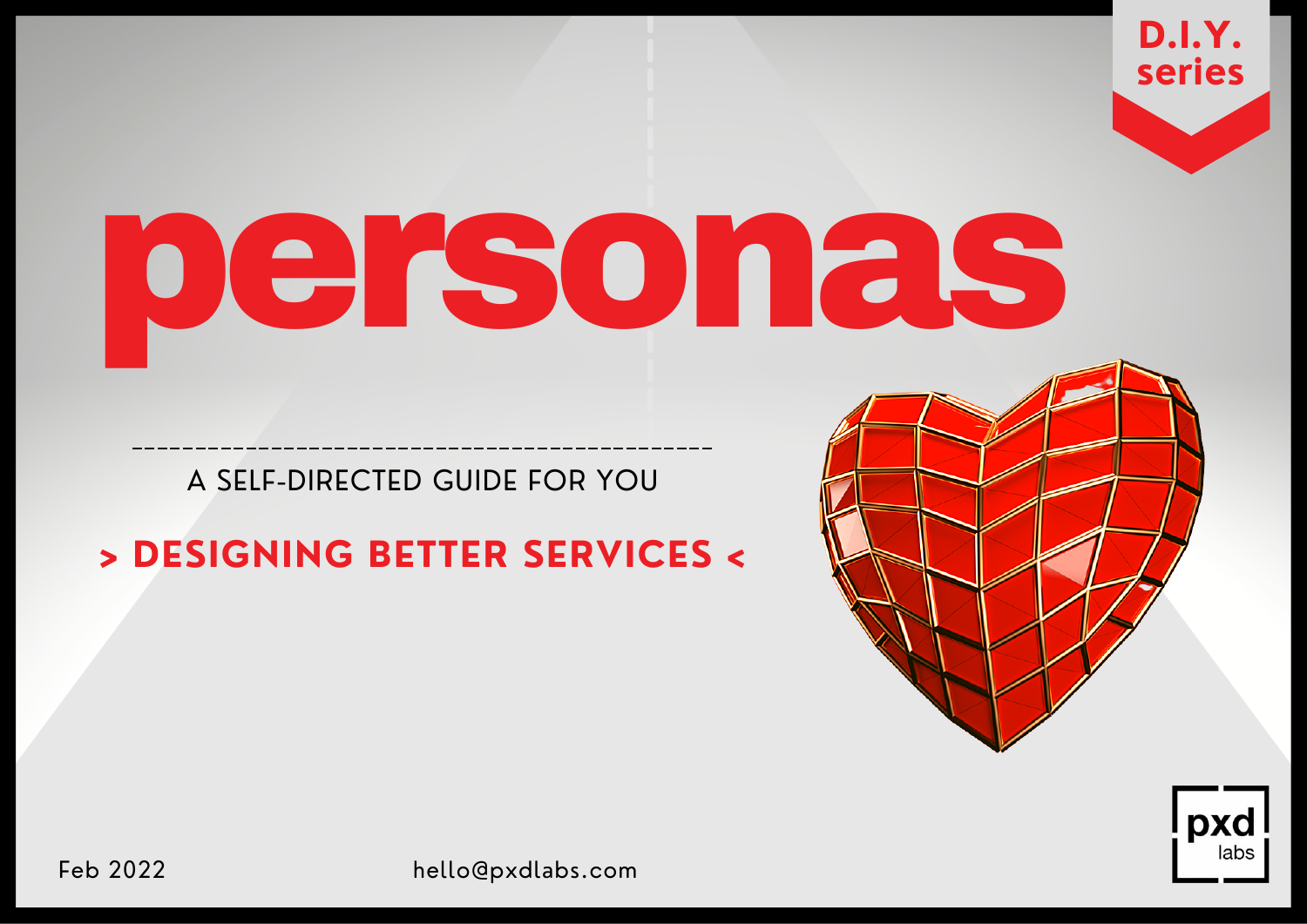## personas

**/** ... is an archetypical profile that represent a group of users, customers or target or any group of people who is likely to use your service in a similar fashion.

/ ... is a result of quantitative and qualitative research on this group of people and not borne out of assumptions or invented.

 $/$  ... is a tool to create empathy around this representative character on its(his/her) needs, wants, aspiration and emotions

/ ... is not developed one time and referenced in perpetuity. Personas change.



whet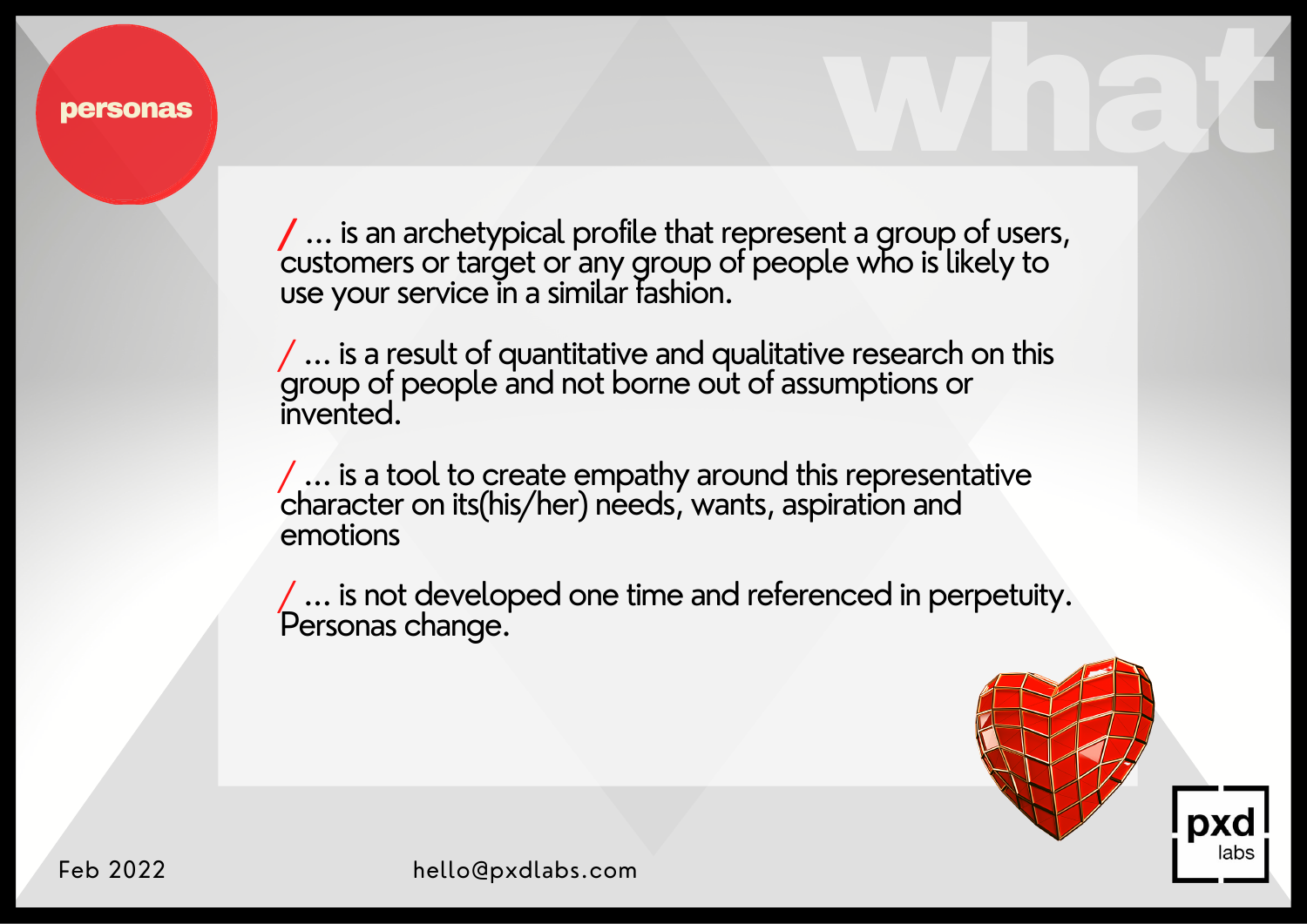/ ... brings back the person or human in the everyday design of **services** 

/... helps business stakeholders to form an understanding of user ' s or customer 's needs, experiences, behaviors and goals.

/ ... useful reference across stages of designing as a representative that everyone can relate with.



why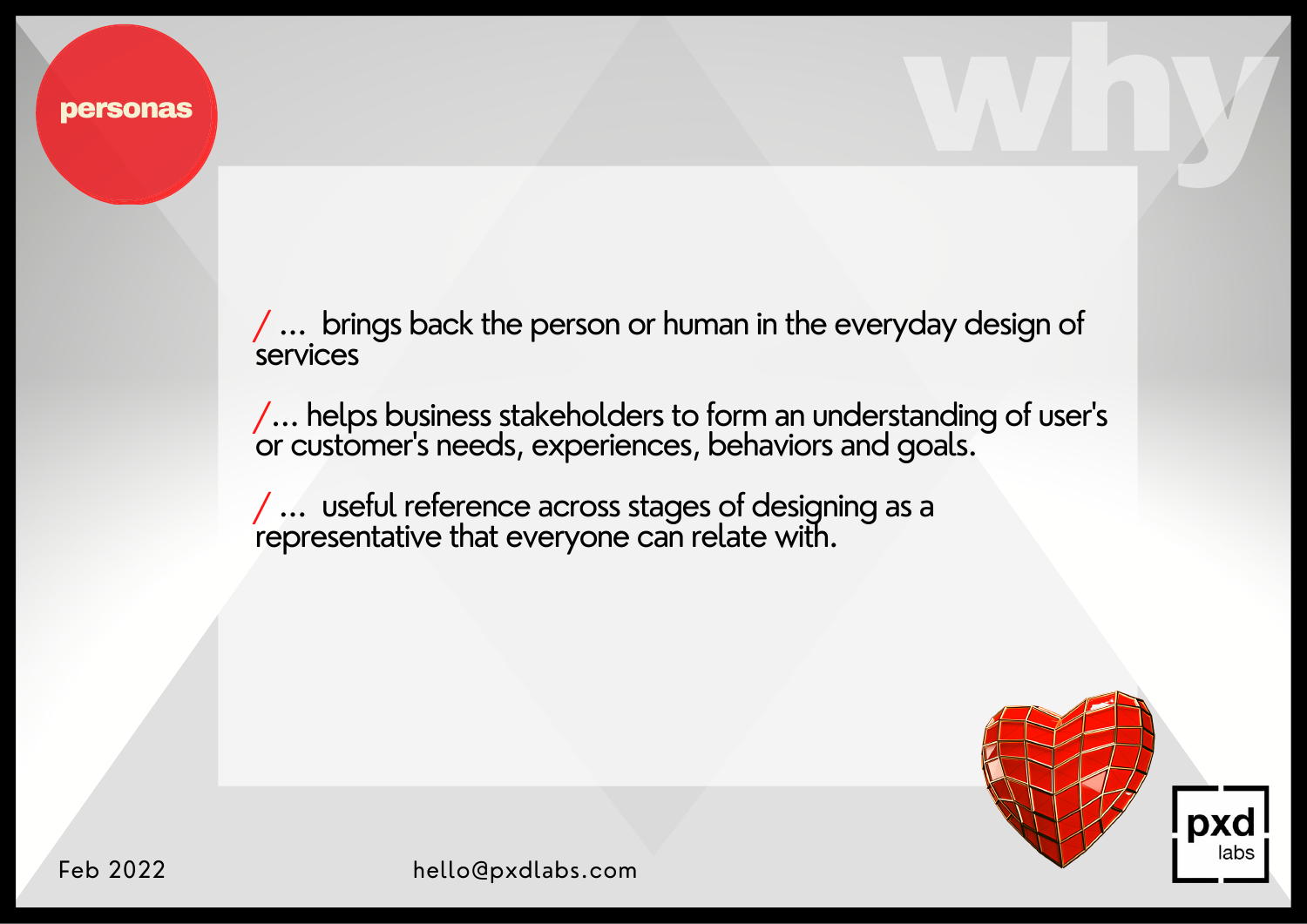

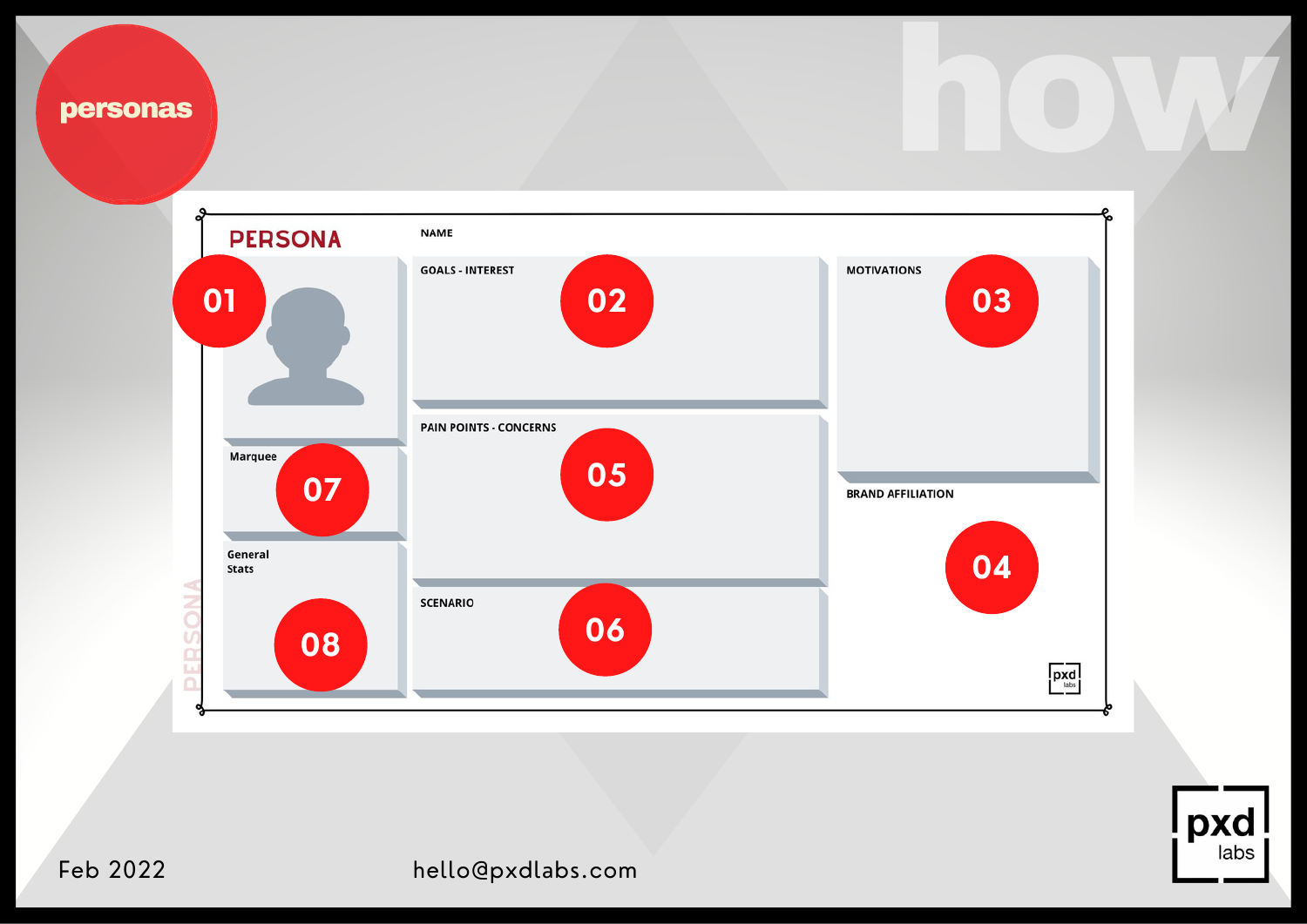## personas

**01**

**02**

**03**

**04**

**05**

**06**

**07**

**08**

how M / **Photo.** Pick an image to represent your persona. Make it real. No celebrities, please.

/ **Goals & Interests.** What are his/ her objectives and overall interests?

/ **Motivations.** Research would have revealed what drives this representative persona.

/ **Brand Affiliations.** Put up logos of brand he/she feels strongest connection or uses.

/ **Pain Points/ Concerns.** Based on your research, are there early insights of what is/are bothering your persona in relation to a similar service (or go wide, challenges in general).

/ **Scenario**. What situation best highlights use or potential use of your service? Situate your persona in a specific context with the goal or problem he/she wants to solve.

/ **Marquee**. This is your headliner, possibly a quote to summarize your persona's attitude in one sentence.

/ **General Stats**. Your persona's demographics, numbers and factual information.